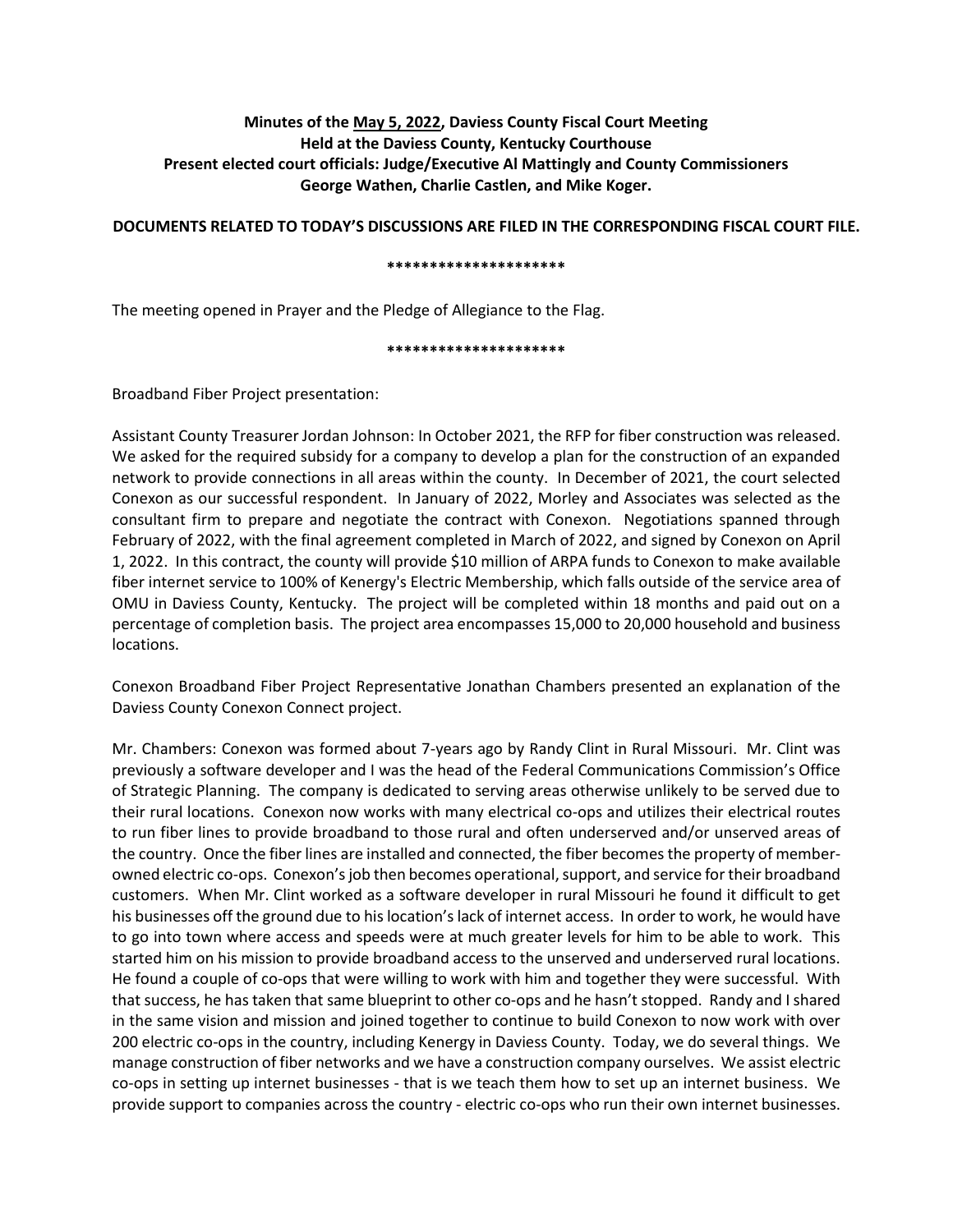We operate tech support, and marketing support centers, plus, other pieces necessary to run an internet business. We are today building and managing the construction of over a thousand miles of fiber optic networks each and every week. We have under contract to build out about 10% of the country with fiber optic networks. We are in over half the country today, but this is our first project in Kentucky and we couldn't be happier to be here in part because of what we intend to do rapidly here in Daviess County. This in part because one of our principal partners in constructing networks is a company that's located in Union County, Kentucky called Ervin Cable Construction, and I can't sing their praises enough. They were with Randy over a decade ago building fiber networks. They will be here with us in Daviess County building out the network here. They are far and away the best construction firm when it comes to building fiber optic networks. They have worked for Google and Charter. If you ask them what they prefer doing, they will tell you that they prefer working in rural America - working with rural electric co-ops, building fiber networks to people that don't have service, and that is our preference, too. Their ability to start a project here in their home state is enthusiastically met within the Ervin family.

Judge Mattingly: Conexon knows what they are doing. They have the materials and labor ready to go and they can get boots on the ground immediately and that is why we chose them to contract with. I think you told us the day after we signed the contracts, you started working on the project and that's pretty important particularly as more and more money hits the market and more people want to start these kinds of projects. I am pretty proud of the fact that we're going to be your first customer in Kentucky.

Mr. Chambers: As far as materials, we are a high volume buyer. Last year, we purchased over 50,000 miles of fiber optic cable. This year, we will be closer to 60,000 miles. Before too long, we will be at 100,000 miles a year. The labor is a market that will continue to tighten as the federal government spends money either through the American Rescue Plan Act or the Infrastructure Act - having a home base for one of the great construction companies (Union County) gives you all an advantage that very few have. Those guys can go home at night. I say that because maybe they're listening in. I expect you know because they don't have to pay for hotels or apartments for their workers. They don't have to pay the same gas prices for travel. They don't have to reimburse people for their restaurant bills. They are at home. We ought to get a better price from them.

Judge Mattingly: And so should we.

Mr. Chambers: They will tell you that that's the reason they will be able to build fast. They also have a training facility in Sturgis, Kentucky. That facility is what allows them to train the current and next groups out that we'll be constructing these networks, so part of the reason I am confident in the pace we have described to you is because I believe Ervin will be able to continue to train folks from here to work here in jobs that will allow them to be in the fiber construction business, which is and will be a great business for years and years to come. There's going to be that much construction going on. I think there will be ancillary economic benefits to the entire region because the country needs more trained construction workers in this type of business. They will be able to be trained here (in Sturgis, KY) and they will be able to work here and across the country.

Mr. Chambers: We are going to build throughout the entirety of the county (Daviess County's Kenergy service area), but we are going to first build where people don't have service. That is what we do. That is what we believe to be most important. Regarding pricing, we have set prices that haven't changed in many years. We don't have gimmicks or offer promotions. We believe our prices are fair and reasonable. We offer three tiers for internet service: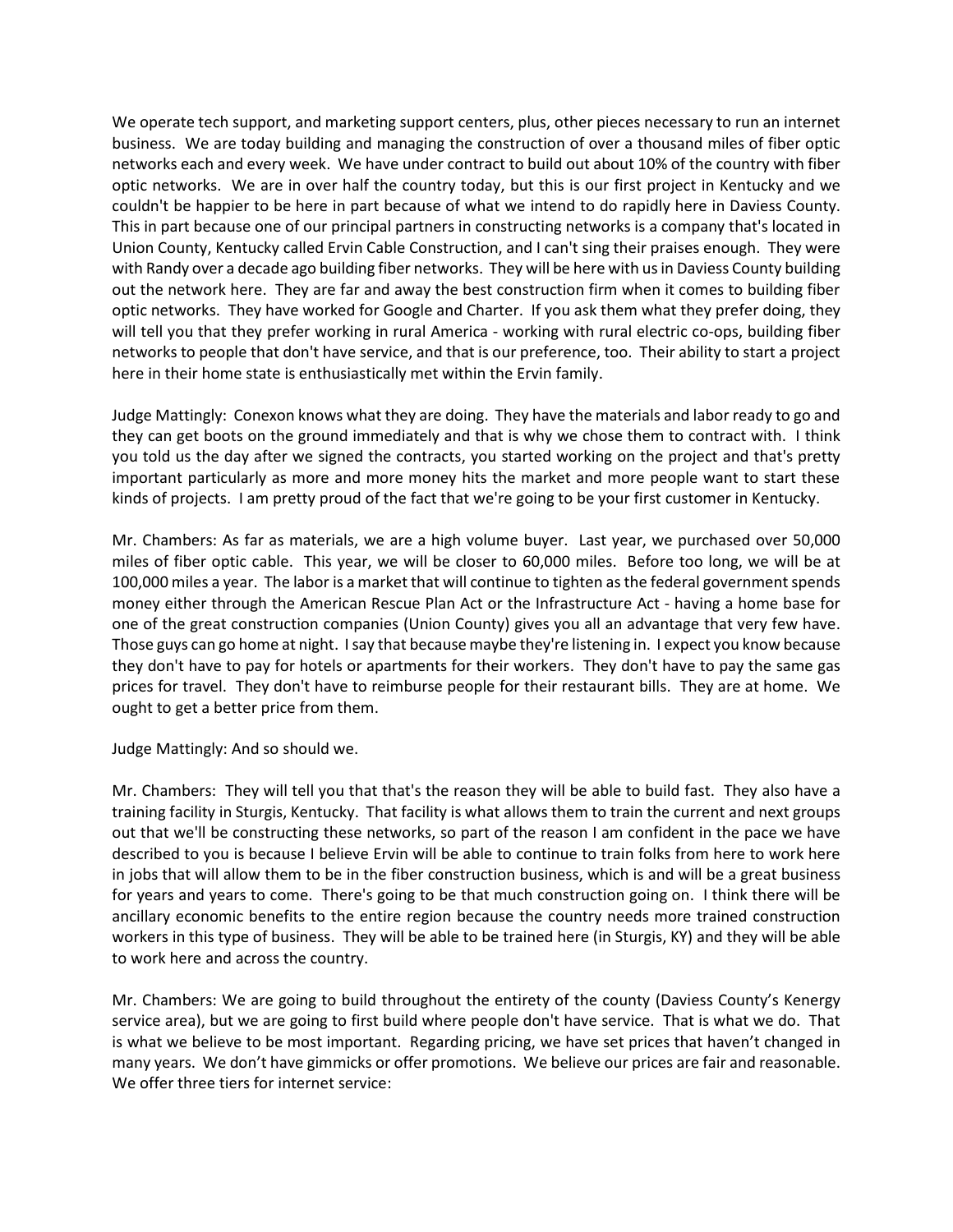- 100 megabit symmetrical service for \$49.99/mo.
- 1 gigabit symmetrical service for \$79.99/mo.
- 2 gigabit symmetrical service for \$99.99/mo.

(Statistically, 1/3 of Conexon's customers subscribe equally to each of the three tiers.)

To meet federal funding regulations, Conexon offers a telephone landline service for \$29.95/mo., plus applicable taxes and fees.

Mr. Chambers: Conexon participates and aids those qualifying for the Affordable Connectivity Program, which is a federally funded program that reduces the cost of broadband by \$30/mo. to those that meet certain low income qualifications. Some of the poorest parts of the country live in rural areas and this subsidy helps a large portion of our customer base, which is between 50% and 70%. We are required to let people know about the program. We want people to know that this is available and if they qualify are glad to help them understand what they need to do in order to get approved for the subsidy.

Mr. Chambers: (Referring to a displayed map) Based on data from the Federal Communications Commission, NTIA which is an agency in the Department of Commerce that is going to be administering the \$42.5 billion infrastructure money for rural broadband, and the state of Kentucky's crowdsourcing information, I can't attest to the accuracy of the data, but we used several data sources in order to identify where in the county was the most unserved. It's probably difficult to see all of the keys on this map, but in red and purple/pink colors, those "census tract" polygons reflect the most unserved parts of the county. In these census blocks, there may be some homes or businesses that are being served, but this is a general guide – a starting point.

Judge Mattingly: The thing we should let people know is that it is just all over the board. It is very confusing as different groups of folks including the state and federal governments have different data information. The state tried to do a speed check throughout all 120 counties, but this is taking the current data at hand, distilling it down, and this is the best map that you could come up with.

Mr. Chambers: It is. We also have applied for state funding in the state broadband program and we just found out yesterday that a couple of our applications for funding in Daviess County were challenged by a service provider saying there was broadband service there. What we used to determine where to apply, was we used the Kentucky Broadband Map for served/unserved locations. We got a notification back from the state saying your areas have been challenged, and would you please demonstrate to us that these are really unserved? Again, this is us using the state information and the state coming back to us asking us to prove to them their own information. It's not an exact science. I am showing this really to make one point, which is you can tell and you might know this even if you didn't look at a map that the most unserved and the greater parts of unserved territories in the county are around the border of the county. This gets my point across about where we are going to start. Our commitment to you is to build a network in 18 months and we are going to start in the areas that don't have service. We are going to start in the southeast and southwestern sides of the county. Unlike other providers, citizens in Daviess County will not have to wait years and years. We are coming. We will be there.

Judge Mattingly: When will people see work being done?

Mr. Chambers: We will start with Kenergy's poles and transformers. Some may need to be fixed or replaced. Then Ervin Cable Construction trucks will come in and Ervin will begin to construct and install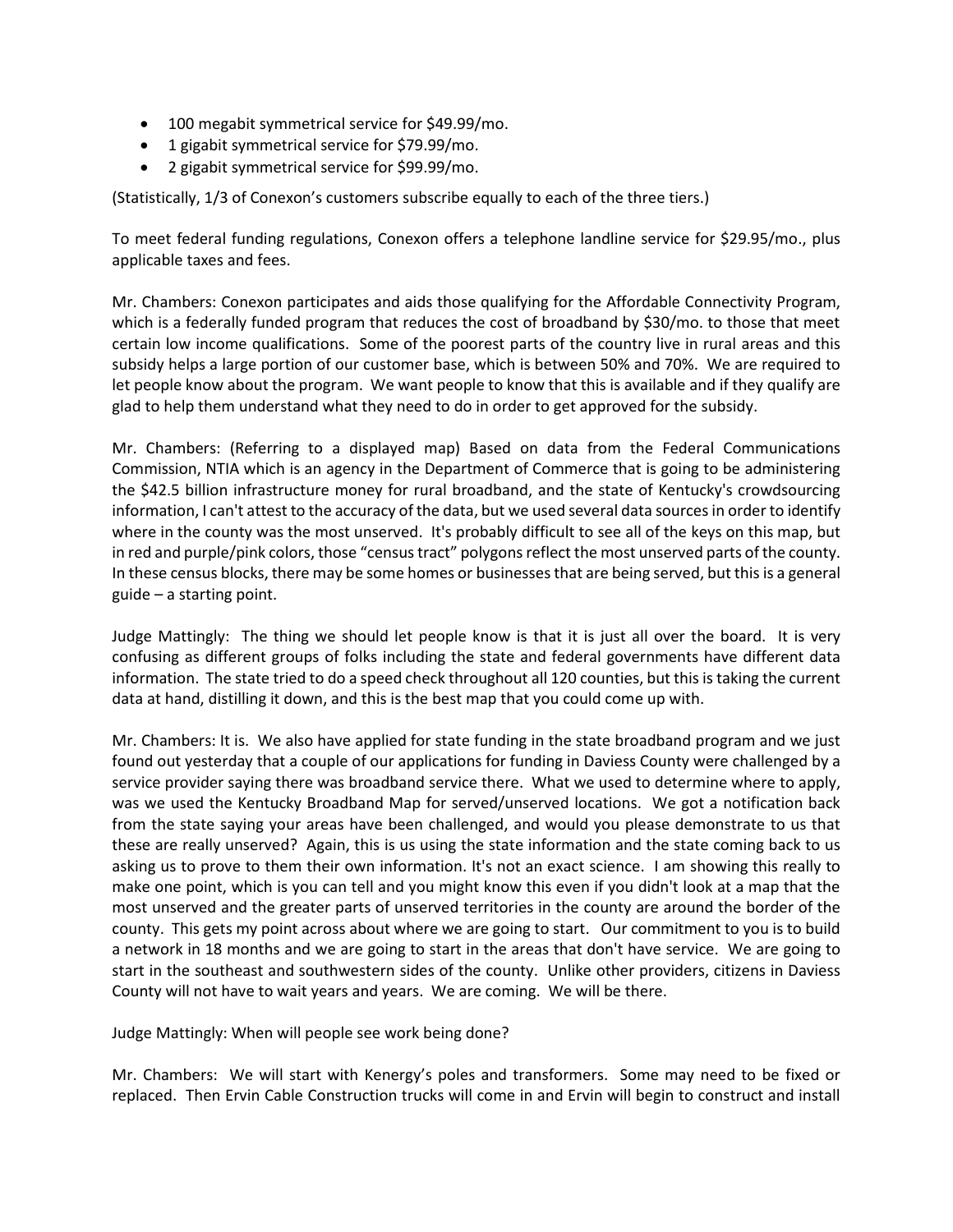the fiber lines along the current Kenergy electric lines. Most will be done on Kenergy poles, but some may be done on Kenergy's underground electric lines. We will be using the Kenergy's Smart Electric Grid lines for laying this fiber system. Wherever Kenergy's electric lines run, fiber lines will follow. Once the fiber lines have been constructed and installed, Kenergy, its co-op members, will own the fiber. We will then lease the fiber from Kenergy and make the service available to the members. We will own the electronics. We will install the service in people's homes. It will be our call and tech support center. It will be our billing system and service provision. We are a certified provider in Kentucky. We are a certified provider before the FCC. We are the ones that process the payments from the low-income program. We think it's better for the people who live in an area to own the network. They will own the network for as long as that electric network is around. The co-op owns the fiber so it can use the communications network for electric purposes to manage the communications Electric Smart Grid network - think of it as "control of the network". Control of the electric devices on the network. Someday the electric devices both on the network, on the electric utility side of the meter, and people's devices on their side of the meter, to better manage energy resources. Kenergy has a real need for the use of the fiber network. That's not only why Kenergy is going to own the network, they are going to make use of the network and that goes along with the question of rights-of-way. This is fiber that is built in the electric space for electric purposes so when I said before we follow the electric network, I mean that absolutely. We build, starting at substations, and we build down electric circuits or electric feeders. We build to every meter location that is on an electric system and so that service then, fiber service, internet service, is available anywhere there's an electric meter. That's so the electric co-op has use of the fiber and it's so that we can also make internet service available.

Judge Mattingly: When will we start to see services turning on?

Mr. Chambers: Before you leave office, I publicly promise you that we will have service turned on in Daviess County. We do try to keep people abreast of our progress in their area so they can sign up for service, if they are interested.

Judge Mattingly: When connecting a house to a line, is there a one-time connection fee?

Mr. Chambers: While crews are working in an area, hookups will be available free of charge. Once our crews are finished work in that area and leave, there will be a \$100, one-time fee for us to return for that individual hookups. We always explain this to electric co-ops that are building and operating their own network, it's the members' network. The members own the network and they get paid by us. We share revenue with the electric co-op so that the members of the co-op benefit from their fellow members also signing up for service because they get paid by us and they get a piece of the revenue that we earn from selling internet service. We try to encourage the co-op to think of this network in a similar way that they thought of the electric network. This is a one-for-all and all-for-one proposition.

Judge Mattingly: I want folks to absolutely understand, if they are happy with their current internet provider, there will not be any push back for them to change providers. No one is going to turn your power off. Nothing like that.

Mr. Chambers: This is a competitive business. It's always going to be because there's always going to be satellites or fixed wireless or whatever somebody dreams up. We like the business because we have a superior product. Where we build, we provide a product that is revolutionary to people.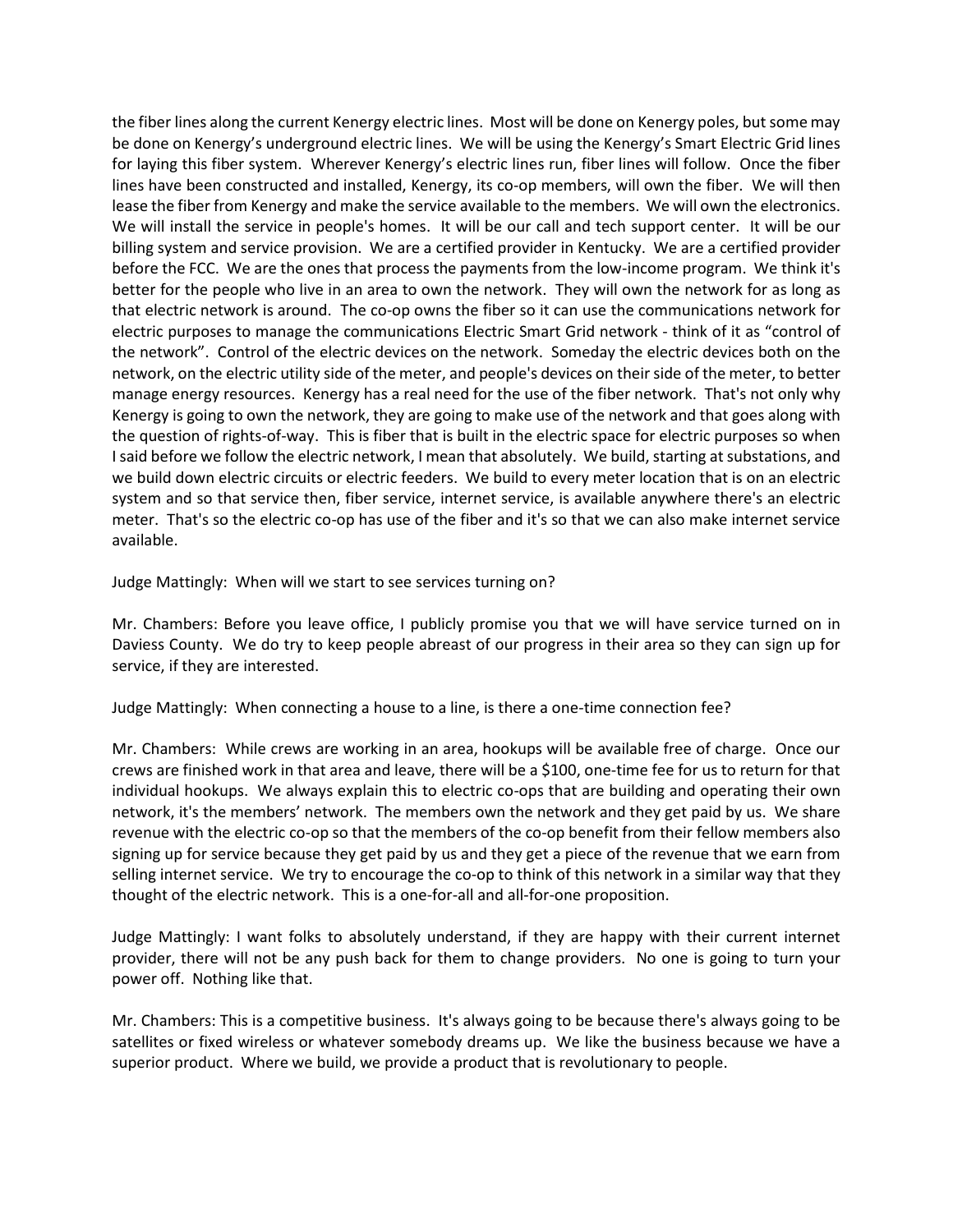We know that members of an electric co-op expect a different level and quality of service than members of other utilities or those that subscribe to cable or other services like AT&T. That's the way we have built these networks. We are not a monopoly and hope to earn people's business. We start every project with zero market shares by definition. Where we provide service, we found that we get 30% to 50% subscription within a few months. That should tell you how hungry people are for something that's better.

Judge Mattingly: I think it's a pretty smart business model and I want to thank the Commissioners for being prescient enough to take this once in a lifetime opportunity to utilize a goodly portion of these ARPA funds to provide this service to those people who otherwise would not have gotten it or certainly wouldn't get it as quickly as other areas.

Commissioner Castlen: If you're starting in the outskirts of the county, where they're totally unserved, how do you get your connection to the internet?

Mr. Chambers: In the initial stage, we look for all of the ways we can get to an internet exchange point and we will lease that exchange point from that provider, such as AT&T. And there could be more than one exchange point. I understand a little bit about the politics of this thing. There may be Kentucky Wired facilities for us to connect. Kentucky Wired is a backbone, a middle mile network.

Commissioner Castlen: And I was wondering if that was part of what we were connecting to, but that's been a boondoggle at some level.

Mr. Chambers: We're trying to deliver affordable prices, which means we search for an affordable connection back to an internet exchange point. We have never failed to find multiple providers who will take us back to an internet exchange point. We will find duplicate routes, that is a diversity of routes, in case fiber gets cut, not our fiber, but if their fiber gets cut, you want to be able to route traffic back to an exchange point in more than one way. Eventually, we're just going to ride our own network because the network that is Kenergy's network is connected to each other. I mean, we will have connectivity between the furthest part over in like Sturgis and here riding all on the network that we will build.

Commissioner Castlen: Following the completion of this build in 18 months, as Kenergy continues to grow with new homes and businesses, will Conexon follow that growth?

Mr. Chambers: Yes, we know electric co-ops are not static. They continue to build electric services. When they install a new electric line trench, we will also install new fiber. It makes the ongoing construction easier.

Judge Mattingly: What is the website for people to go to in order to sign up for service when it becomes available?

Mr. Chambers: Conexon.com or Conexon.us.

Judge Mattingly: What sort of latency would we expect?

Mr. Chambers: It's fiber. The latency is as close to single digit milliseconds as you can get – speed of light fast. It's as good as can be done today.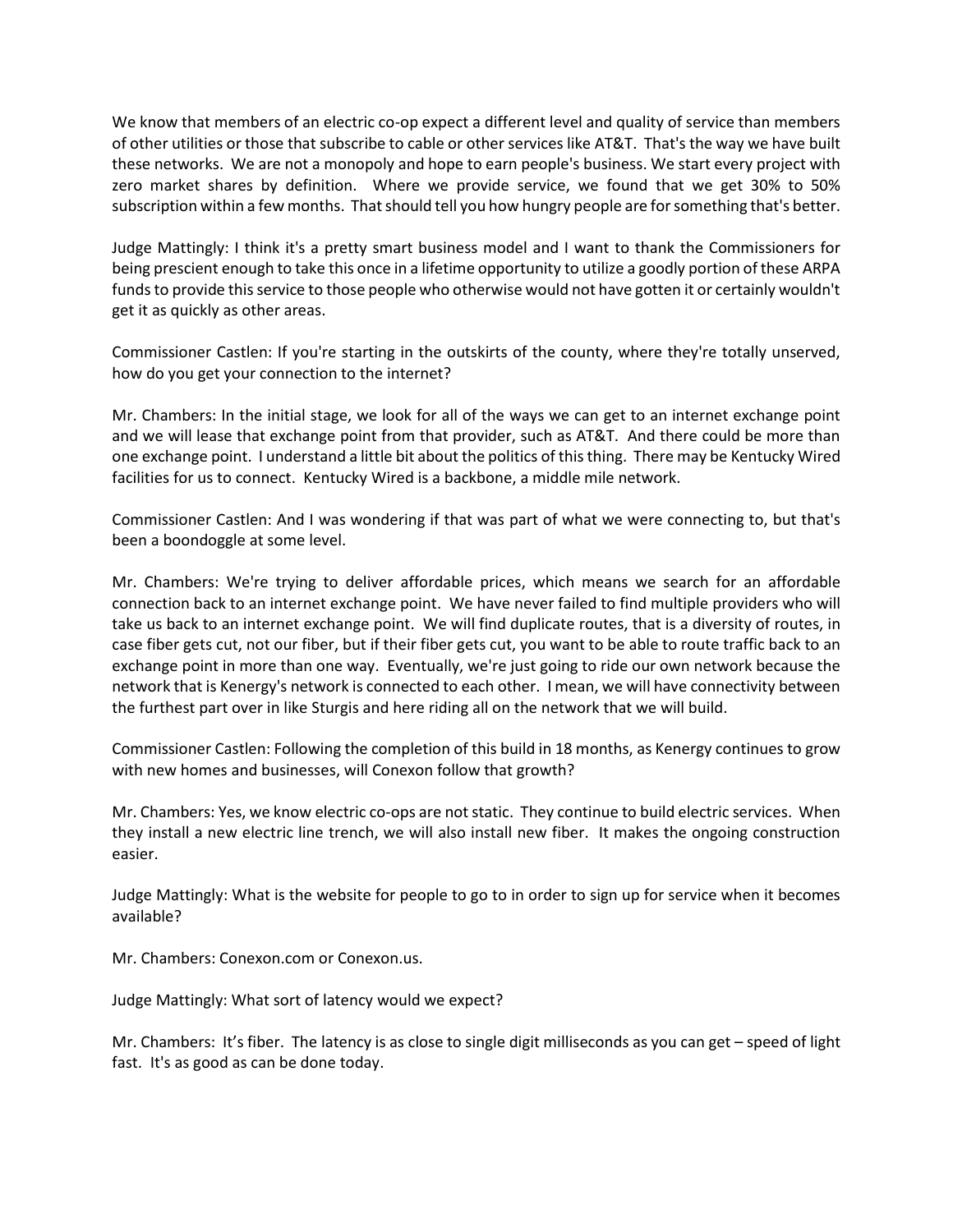Judge Mattingly: What is Daviess County paying Jonathan's company? We are paying \$10 million, which was part of the agreement and that's coming out of our ARPA funds. For that, we are going to be providing broadband to the unserved county areas and then to other areas within Daviess County's Kenergy service territory. With this \$10 million, we will now be able to provide all citizens with affordable, high speed broadband.

Mr. Chambers: On a side note, it is possible to offer 10 gigabit per second symmetrical service, but at this time, even I don't see a need for that, yet. However, it was less than a decade ago that people were making fun of 1 gigabit service that Google was talking about at the time. I think that's going to become our lowest service tier in a couple of years. The reason is it's not that there's a single application, single device, some fancy new game, or even 8K streaming, which takes a lot of bandwidth. It's the multiple and numerous devices in every household which are adding every day that are requiring the needed gigabits.

Commissioner Castlen: When do you expect that consumers will consider 1 or 2 gigabits to be "lower internet options"?

Mr. Chambers: With more people working from home, it could be that we are reaching that threshold now and by the end of this decade, it may not even be viewed as "broadband" anymore. When we started offering the 2 gigabit service, I estimated we would have a 2% to 5% subscription rate. I was way off, as 1/3 of our customers now subscribe to that service. When the Infrastructure Act monies become available, Kentucky, will get \$300M to \$500M and fiber broadband networks will go nationwide. Fiber is the future. Fiber equals faster speeds and will boost the need for additional gigabit offerings. When the capacity is offered to people, they will build things that can and will use that capacity. This will send the need for additional capacity higher and higher.

Judge Mattingly: Regarding Kenergy's written easements in order to limit the number of cables and wires crossing a property… Understand, we are not crossing. This is in partnership with Kenergy and we're (Conexon) going to be following or going down those easements and Conexon already has those contracts and agreements in place.

Mr. Chambers: We follow the law.

The court expressed great appreciation towards Conexon and their willingness to partner with the court and this community to accomplish this important initiative.

Judge Mattingly: Other administrations have attempted this, but this is the first time that we have had the opportunity and money to partner with a private business and a customer-owned utility group to provide this service. It really pleases me that Daviess County is one of the first and your first customer in Kentucky.

Commissioner Castlen: I am looking forward to being a customer reference for you for future clients.

Mr. Chambers thanked the court for their faith and belief in Conexon and assured the court that their 18 month completion commitment will be met as promised.

**\*\*\*\*\*\*\*\*\*\*\*\*\*\*\*\*\*\*\*\*\***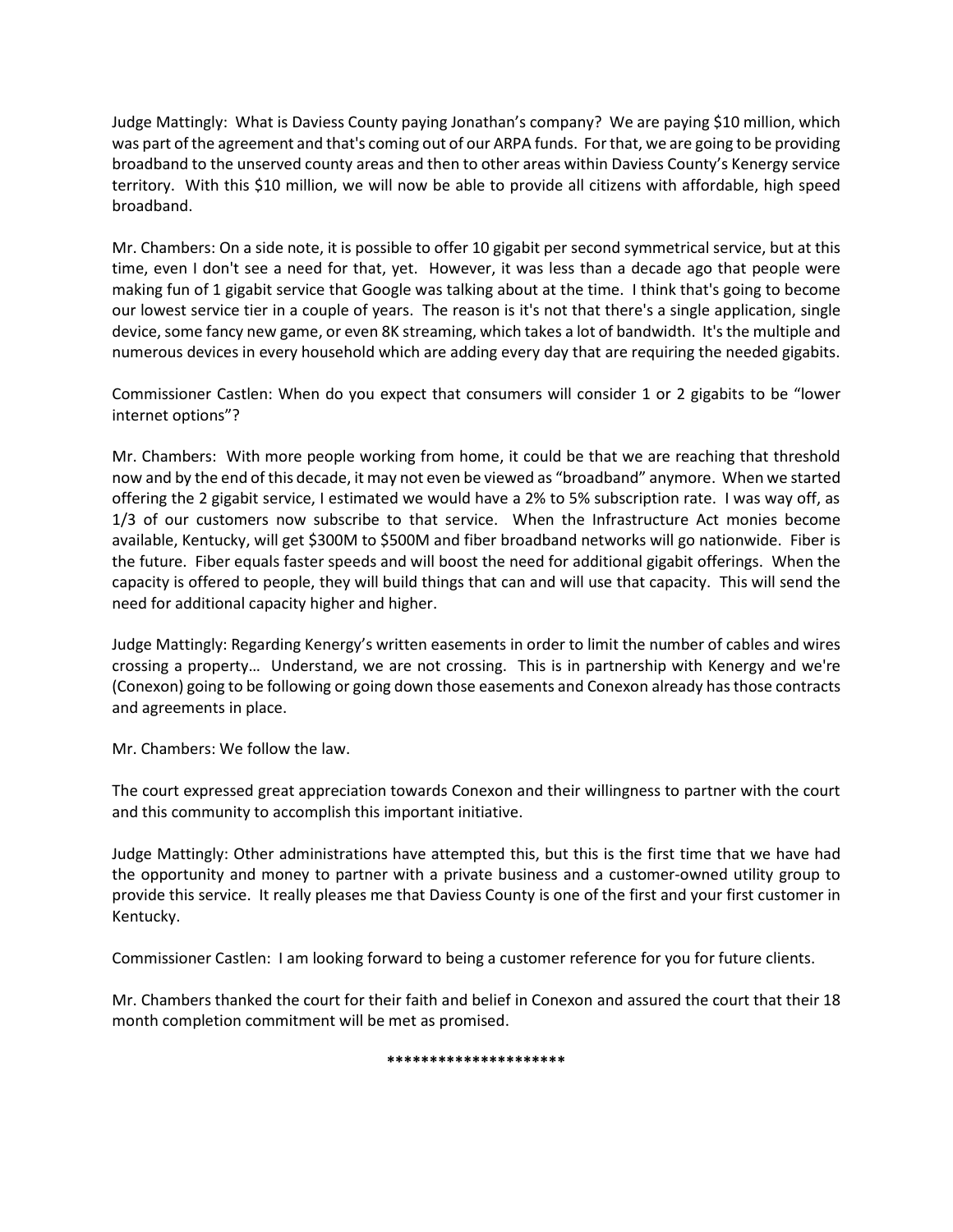By a motion of Commissioner Castlen, seconded by Commissioner Wathen, the court considered for approval; Minutes of the April 21, 2022 Court Meeting.

**The vote was called and with all present members voting in favor, said motion passed.** 

#### **\*\*\*\*\*\*\*\*\*\*\*\*\*\*\*\*\*\*\*\*\***

By a motion of Commissioner Koger, seconded by Commissioner Castlen, the court considered for approval; All Claims for All Departments.

**The vote was called and with all present members voting in favor, said motion passed.** 

# **\*\*\*\*\*\*\*\*\*\*\*\*\*\*\*\*\*\*\*\*\***

By a motion of Commissioner Wathen, seconded by Commissioner Koger, the court considered for approval; Annual Standing Orders for FY 2022/2023:

- Pre-approve Certain Recurring Expenses
- Authorize the Judge/Executive to Execute and Submit Any and All Court Approved Documents

Treasurer Hendrix: Before we are allowed to pay anyone, we must have the claims approved by fiscal court. However, certain payments do not lend themselves to the scheduled fiscal court meeting dates. We file this with DLG and it gives us permission to proceed with payments such as payroll and utility expenses when they are due, without regard to the court. They will still show up in the claims, we can just go ahead and make those payments without waiting on the court's approval beforehand. The second part of the standing order is to authorize the Judge/Executive to sign and submit any and all court approved documents, as long as the court's intent within those documents is not modified.

# **The vote was called and with all present members voting in favor, said motion passed.**

# **\*\*\*\*\*\*\*\*\*\*\*\*\*\*\*\*\*\*\*\*\***

By a motion of Commissioner Wathen, seconded by Commissioner Koger, the court considered for approval; County Clerk's Claim for Calculation of Motor Vehicle and Boat Bills for 2022.

Treasurer Hendricks: This is one of the mechanisms the County Clerk is legally allowed to use to help fund their office. In this instance, they have billed us 0.15 cents for each tax bill for the motor vehicles and boats. It's 132,589 bills. I have reviewed it and compared it to last year. It appears to me to be in order.

Commissioner Wathen: How long has that 0.15 cents been there?

Treasurer Hendricks: As long as I can remember.

Commissioner Castlen: The thing that frustrates me is why the state has yet to develop an electronic tax billing system just like most other invoicing businesses in the country. They need to create and incentivize customers to do things electronically. I don't understand it and it's not just Daviess County. It's every county in the Commonwealth.

**The vote was called and with all present members voting in favor, said motion passed.**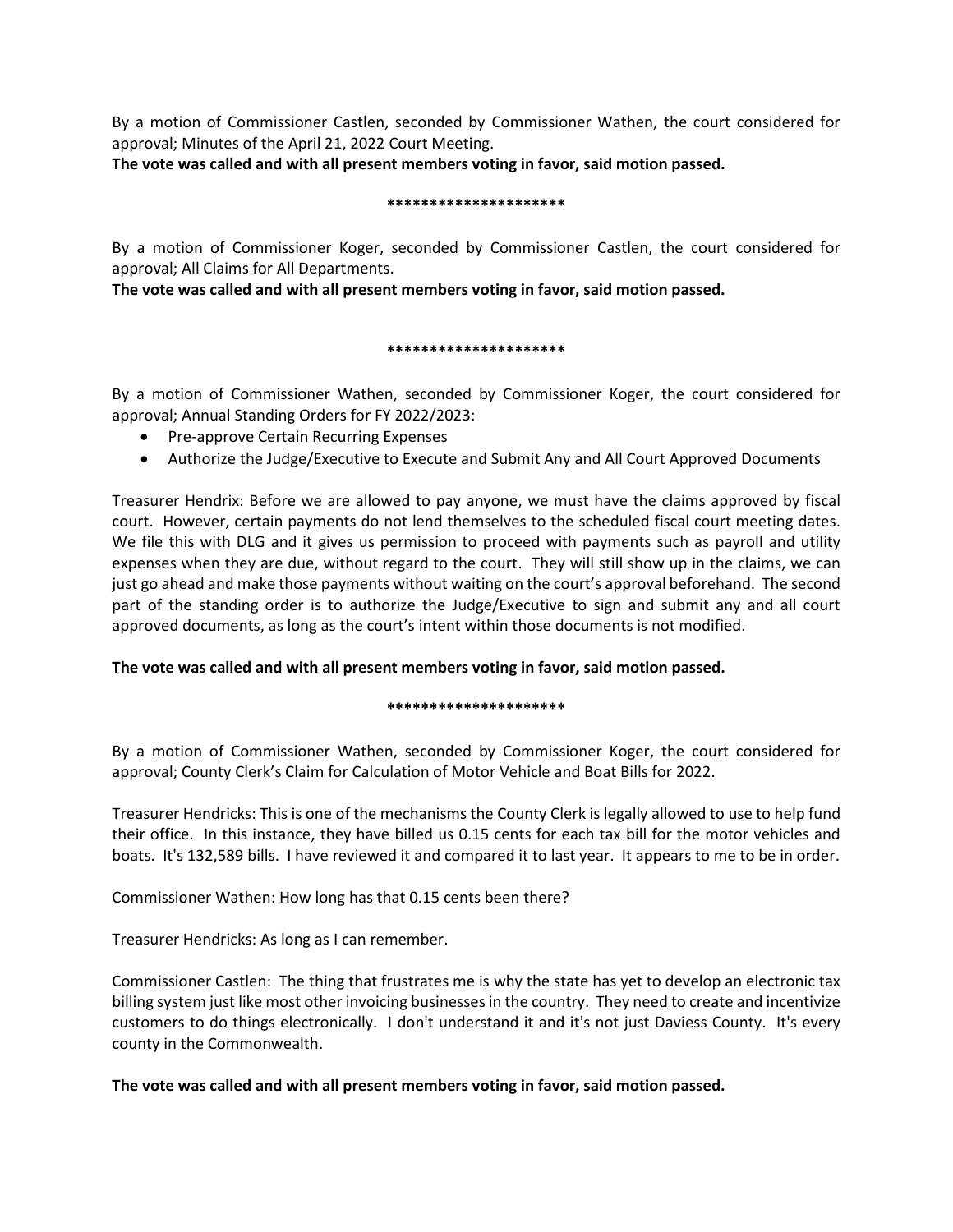#### **\*\*\*\*\*\*\*\*\*\*\*\*\*\*\*\*\*\*\*\*\***

By a motion of Commissioner Wathen, seconded by Commissioner Koger, the court considered for approval; MidAmerica Airpark Development Review Board Resolution and Agreement.

Judge Mattingly: The City of Owensboro, Daviess County Fiscal Court, and the Industrial Foundation owned property jointly in the Mid-America Air Park. There was a request to change some of the wording in the resolution. County Attorney has reviewed it and found it all to be in order.

# **The vote was called and with all present members voting in favor, said motion passed.**

#### **\*\*\*\*\*\*\*\*\*\*\*\*\*\*\*\*\*\*\*\*\***

By a motion of Commissioner Koger, seconded by Commissioner Castlen, the court considered for approval; **Resolution 11-2022** and Agreement regarding the 2023 County Road Aid.

Treasurer Hendrix: This agreement is with the state. As far as the County Road Aid money this year, we will get the part that's allocated to Daviess County, which is \$1,664,888.63. They keep a holdback of 3% for the Emergency Fund. Our first installment, which we will get in July or August will be 60% of the total, minus the 3% or \$968,965. The remaining payments will be subject to the actual revenue collected. **The vote was called and with all present members voting in favor, said motion passed.**

#### **\*\*\*\*\*\*\*\*\*\*\*\*\*\*\*\*\*\*\*\*\***

By a motion of Commissioner Castlen, seconded by Commissioner Wathen, the court considered for approval; Amendment to Food Service Partnership Agreement for the Daviess County Detention Center.

**The vote was called and with all present members voting in favor, said motion passed.**

# **\*\*\*\*\*\*\*\*\*\*\*\*\*\*\*\*\*\*\*\*\***

By a motion of Commissioner Koger, seconded by Commissioner Wathen, the court considered for approval; Commercial License Agreement with AT&T for Structure Access.

This agreement is to attach HAM radio equipment to the existing AT&T pole in front of the Schertzinger facility for the Daviess County Emergency Management Agency. This equipment was previously housed at the courthouse when EMA was located here. However, now that they have relocated, the antennas must be near their facility and hooked directly into their equipment on site. The agreement is for a fiveyear term with a one-time installation fee of \$500. Legal has reviewed the agreement and found no issues.

# **The vote was called and with all present members voting in favor, said motion passed.**

# **\*\*\*\*\*\*\*\*\*\*\*\*\*\*\*\*\*\*\*\*\***

By a motion of Commissioner Castlen, seconded by Commissioner Wathen, the court considered for approval; Roadway Resurfacing List for FY 2022/2023.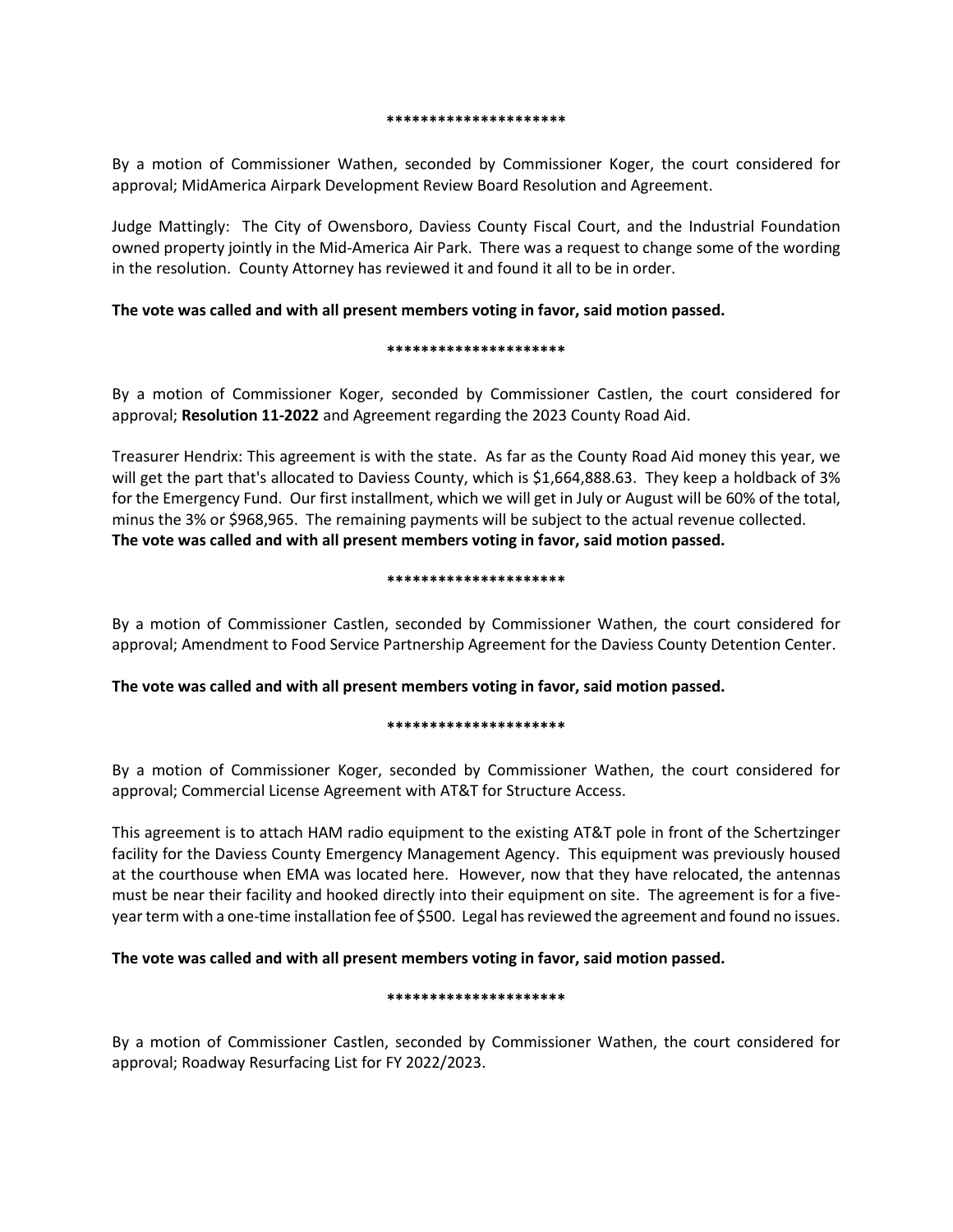| Road                        | <b>Begin</b><br>Location | <b>End Location</b>     | Length<br>(miles) | <b>FUNDING</b>             |
|-----------------------------|--------------------------|-------------------------|-------------------|----------------------------|
| <b>East District</b>        |                          |                         |                   |                            |
| Woodlands Subdivision       | KY 54                    | ALL COUNTY STREETS      | 0.908             | <b>DCFC</b>                |
| <b>Barclay Avenue</b>       | <b>Smit Drive</b>        | #1661                   | 0.123             | <b>DCFC</b>                |
| Daniels Lane                | KY 144                   | Hayden Road             | 1.288             | <b>KYTC</b><br><b>FLEX</b> |
| <b>Wrights Landing Road</b> | <b>US 60</b>             | KY 2830                 | 0.441             | <b>DCFC</b>                |
| <b>Brent Gray Trace</b>     | Thruston<br>Dermont Road | Cul-de-sac              | 0.152             | <b>DCFC</b>                |
| <b>Grandview Road</b>       | KY 334                   | <b>Upper River Road</b> | 2.131             | <b>DCFC</b>                |
| Iceland Road                | <b>Iceland Spur</b>      | Cul-de-sac              | 0.701             | <b>DCFC</b>                |
| Free Silver Road            | KY 144                   | Pence Road              | 1.326             | <b>DCFC</b>                |
| Alsop Lane                  | 4th Street               | <b>Railroad Tracks</b>  | 0.421             | <b>DCFC</b>                |

 $TOTAL = 7.491$ 

| <b>Central District</b> |        |                                |       |             |
|-------------------------|--------|--------------------------------|-------|-------------|
| Nalley Road             | KY 140 | Greenbriar Road                | 1.549 | <b>DCFC</b> |
| <b>Burton Road</b>      | KY 298 | <b>US 231</b>                  | 2.215 | <b>DCFC</b> |
| Sands Road              | US 431 | Browns Valley Red Hill<br>Road | 0.251 | <b>DCFC</b> |

 $TOTAL = 4.015$ 

| <b>West District</b>        |                      |                     |       |                            |
|-----------------------------|----------------------|---------------------|-------|----------------------------|
| W. 5th Street Road          | Worthington<br>Road  | <b>City Limits</b>  | 0.814 | <b>DCFC</b>                |
| Laketown Road               | Keene Road           | County Line         | 3.157 | <b>KYTC</b><br><b>FLEX</b> |
| Windy Hollow Road           | KY 1514              | Lonesome Pine Trail | 0.601 | <b>DCFC</b>                |
| Windy Hollow Road           | Old Highway 81       | #4325               | 0.706 | <b>DCFC</b>                |
| Fern Hill Woods Subdivision | Medley Road          | ALL COUNTY ROADS    | 0.744 | <b>DCFC</b>                |
|                             | TOTAL =<br>6.022     |                     |       |                            |
|                             | TOTAL MILES = 17.528 |                     |       |                            |

**EASTERN DIST. (46%) = 48% of the budgeted amount CENTRAL DIST. (20%) = 19% of the budgeted amount WESTERN DIST. (33%) = 33% of the budgeted amount**

County Engineer Mark Brasher: This is \$1.38 million worth of projects.

Each Commissioner said they were in agreement with their respecting road resurfacing recommendation.

Judge Mattingly: Of the above budgeted amounts, we try to balance it out between the districts. Some years, if there needed to be more paving in the central and less in the west, that happened. Some years, it went the other way. It balances out. Mark, I have noticed that we are down a little bit on the amount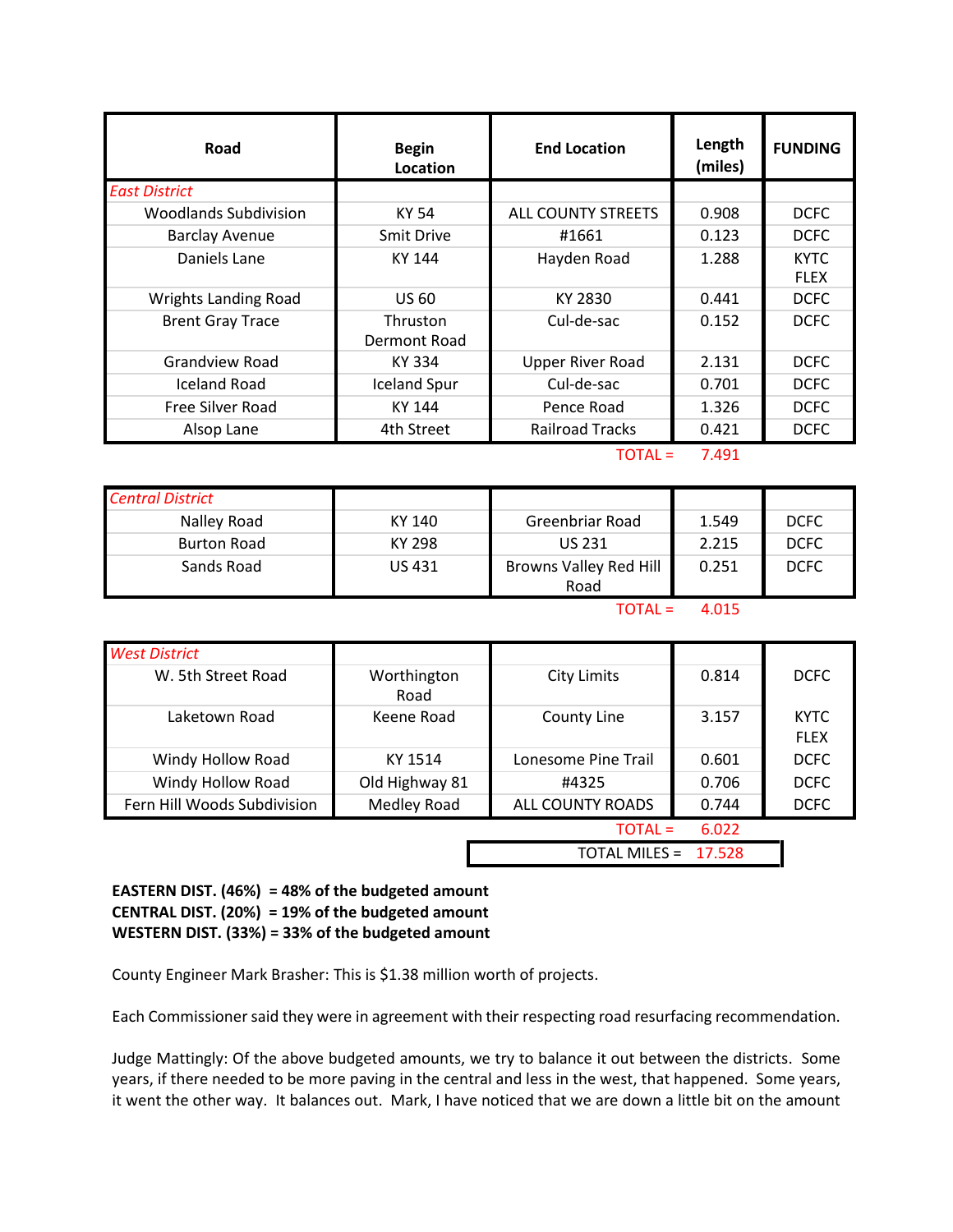of roads that we are paving. I would assume part of that is because we are doing some subdivisions where there's curbs, gutters, milling, etc… Plus the cost of oil has gone up.

Judge Mattingly: At some point, toward the end of the year, we will do like we have done in the past, and come back and maybe doing another \$500,000 worth of paving. It will just depend on our budget and what may happen this year.

Commissioner Wathen: We're way ahead of this number right now. How many roads are we doing this year?

Mr. Brasher: It's about 38 miles in this current fiscal year.

Judge Mattingly: Commissioner, we've averaged 35-36 miles a year over the last 12 years. That's what people pay taxes for and we give them what they need.

**The vote was called and with all present members voting in favor, said motion passed.**

#### **\*\*\*\*\*\*\*\*\*\*\*\*\*\*\*\*\*\*\*\*\***

By a motion of Commissioner Wathen, seconded by Commissioner Castlen, the court considered for approval; Award the following Bids:

**No. 17-2022**: One (1) New Boom Mower to Tiger Corporation.

Daviess County Fiscal Court received one (1) bid for the provision of one (1) new boom mower for the Daviess County Road Department. Tiger Corporation is the only bid received, having no exceptions to the bid specifications. It is our recommendation to award Bid No. 17-2022 to Tiger Corporation for the 2022 Tiger Bengal unit in the amount of \$76,002.40.

# **No. 18-2022**: One (1) New 4WD Utility Cab Tractor to Deere & Company.

Daviess County Fiscal Court received two (2) bids for the provision of one (1) new utility cab tractor for the Daviess County Road Department. Deere & Company is the lowest and best evaluated bid received, having no exceptions to the bid specifications. It is our recommendation to award Bid No. 18-2022 to Deere & Company for the 2022 John Deere 6110M unit in the amount of \$90,740.20.

**No. 31-2022**: One (1) New Flatbed Equipment Trailer to Stephan L. Green Trailers.

Daviess County Fiscal Court received three (3) bids for the provision of one (1) new flatbed equipment trailer for the Daviess County Road Department. Stephan L Green Trailers is the lowest and best evaluated bid received, having no exceptions to the bid specifications. It is our recommendation to award Bid No. 31-2022 to Stephan L. Green Trailers for the 2022 Green Trailers SLG-12 Ton unit in the amount of \$18,765.

# **The vote was called and with all present members voting in favor, said motion passed.**

# **\*\*\*\*\*\*\*\*\*\*\*\*\*\*\*\*\*\*\*\*\***

By a motion of Commissioner Wathen, seconded by Commissioner Castlen, the court considered for approval; Hire Travis Bartley as Seasonal Park Attendant eff. upon successful completion of preemployment screening.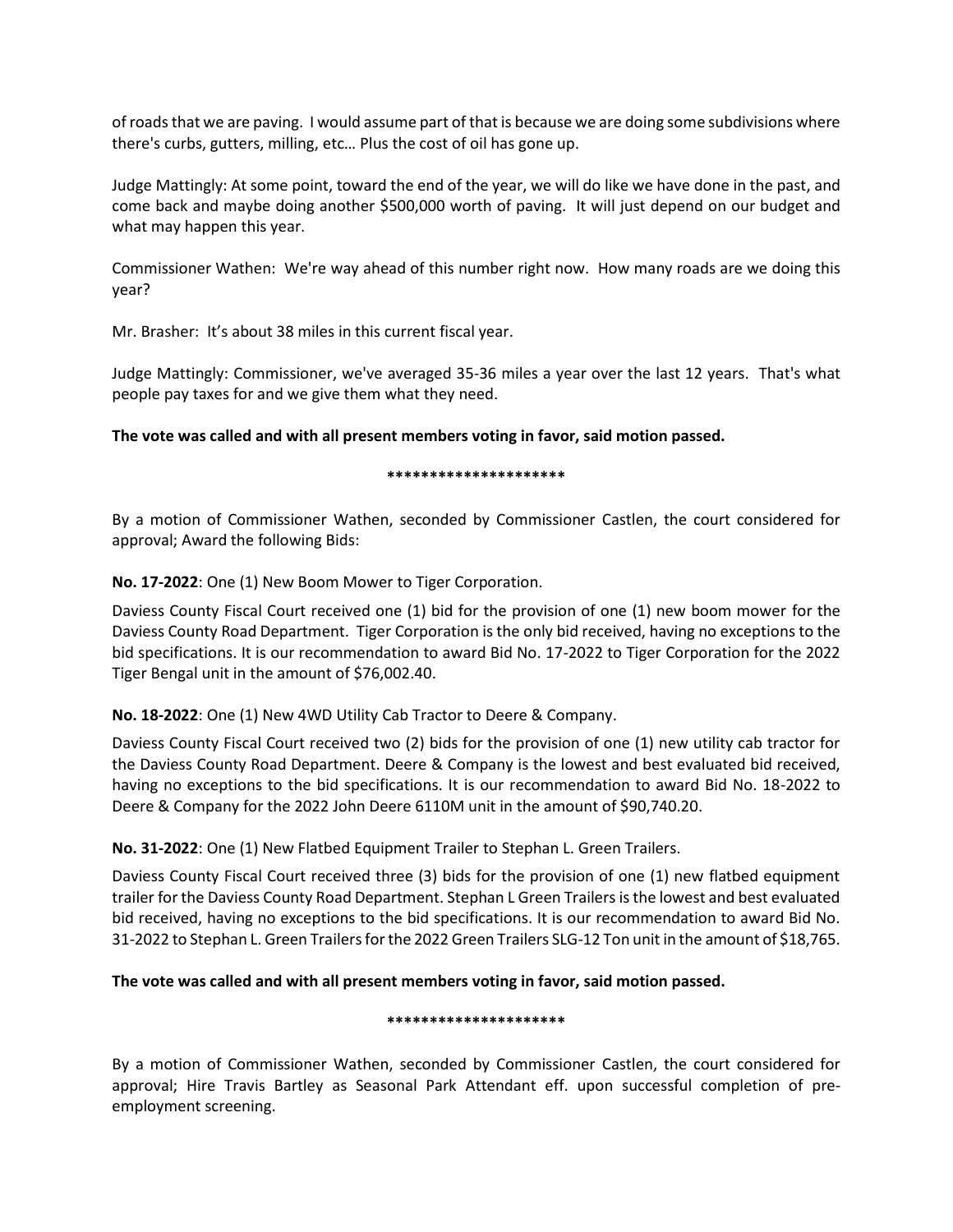**The vote was called and with all present members voting in favor, said motion passed.**

#### **\*\*\*\*\*\*\*\*\*\*\*\*\*\*\*\*\*\*\*\*\***

By a motion of Commissioner Castlen, seconded by Commissioner Wathen, the court considered for approval; Hire Bryant Taylor as Utility Laborer eff. upon successful completion of pre-employment screening.

**The vote was called and with all present members voting in favor, said motion passed.**

#### **\*\*\*\*\*\*\*\*\*\*\*\*\*\*\*\*\*\*\*\*\***

By a motion of Commissioner Castlen, seconded by Commissioner Koger, the court considered for approval; Promote Colton Lanham to Public Works Senior Heavy Equipment Operator eff. 5/6/2022. **The vote was called and with all present members voting in favor, said motion passed.**

#### **\*\*\*\*\*\*\*\*\*\*\*\*\*\*\*\*\*\*\*\*\***

Treasurer Jim Hendrix presented the **First Reading of KOC A.102 (2022) 07-2022** – Fiscal Year 2023 Annual Budget.

# **Comments:**

Treasurer Hendrix: The assumptions are that there were no new taxes, no additional taxes, and no additional debt. I'll read the appropriation for each fund, and also know that there's a revenue amount of exactly the same amount as the budget is balanced. All budgeted appropriations total \$121,700,021 and include:

 General Fund: \$49,691,163 Road Fund: \$6,633,713 Jail Fund: \$10,157,695 LGEA Fund: \$841,000 Bond Fund: \$5,431,550 Total Solid Waste Funds: \$27,450,900 Economic Development Fund: \$1,344,000 American Rescue Plan Act Fund: \$19,900,000 New County Clerk Permanent Storage Fund: \$250,000

Judge Mattingly: I know that 12 years ago, when some of us came into office, we were left with \$46 million in debt. This term, we will go out leaving \$8 to \$10 million in debt. That's not too bad - reducing that debt load in that period of time.

#### **\*\*\*\*\*\*\*\*\*\*\*\*\*\*\*\*\*\*\*\*\***

No Other Business was brought before the Daviess County Fiscal Court.

#### **\*\*\*\*\*\*\*\*\*\*\*\*\*\*\*\*\*\*\*\*\***

No Public Comments were received.

#### **\*\*\*\*\*\*\*\*\*\*\*\*\*\*\*\*\*\*\*\*\***

Comments by Daviess County Fiscal Court: